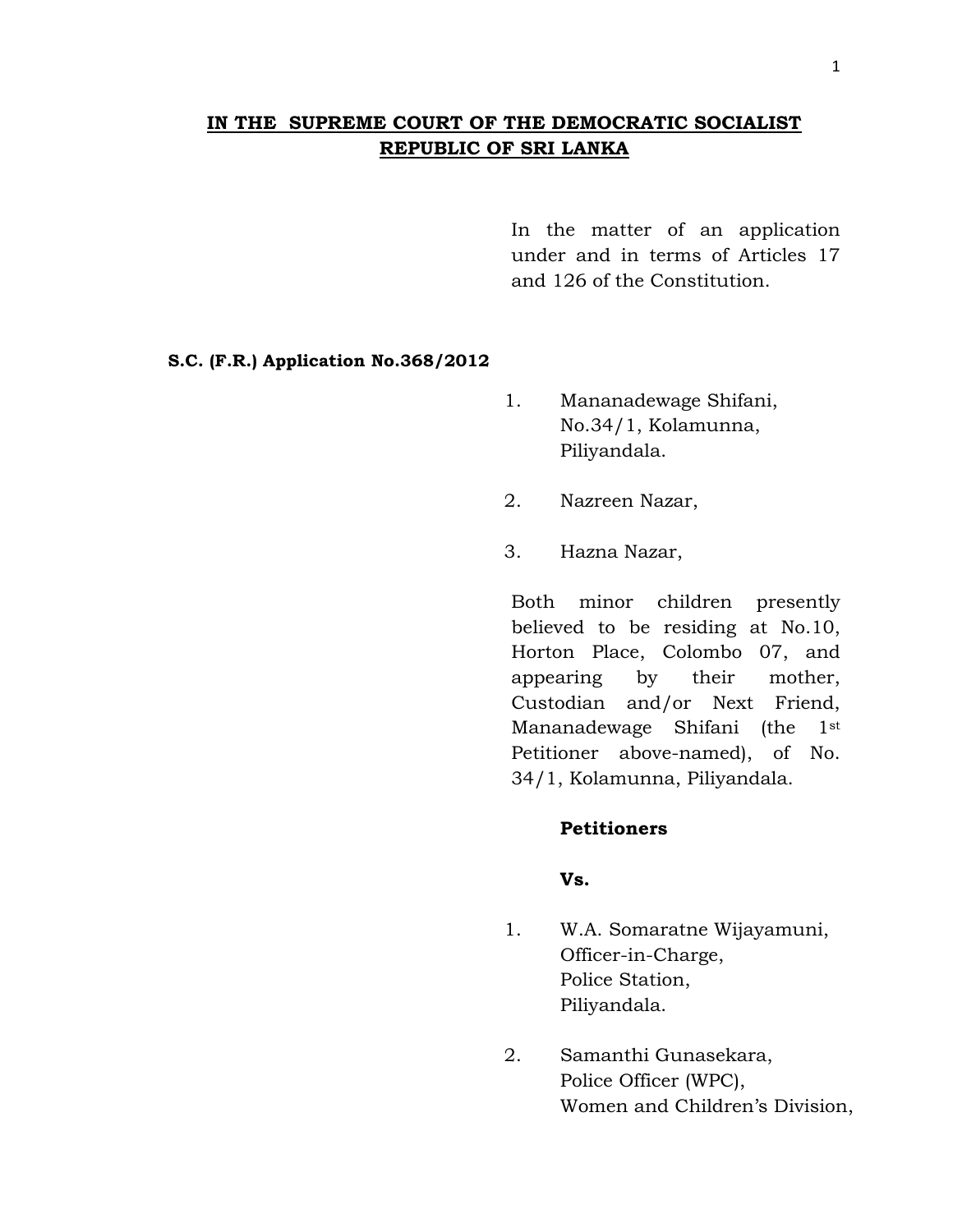Police Station, Piliyandala.

- 3. Kattadige Dayananda, Police Officer (PC No.22039), Police Station, Piliyandala.
- 4. Ellagodage Thushara Rukshan, Police Officer (PC No.72753), Police Station, Piliyandala.
- 5. Kadiragamar, Officer attached to the Special Police Investigations Unit, National Child Protection Authority,
- 6. Buddhika Prasad Balachandra, Officer-in-Charge, Special Police Investigations Unit, National Child Protection Authority,
- 7. R.M.R. Rathnayaka, Officer attached to the Special Police Investigations Unit, National Child Protection Authority,
- 8. Sarath Kariyapperuma, Officer attached to the Special Police Investigations Unit, National Child Protection Authority,

All of the National Child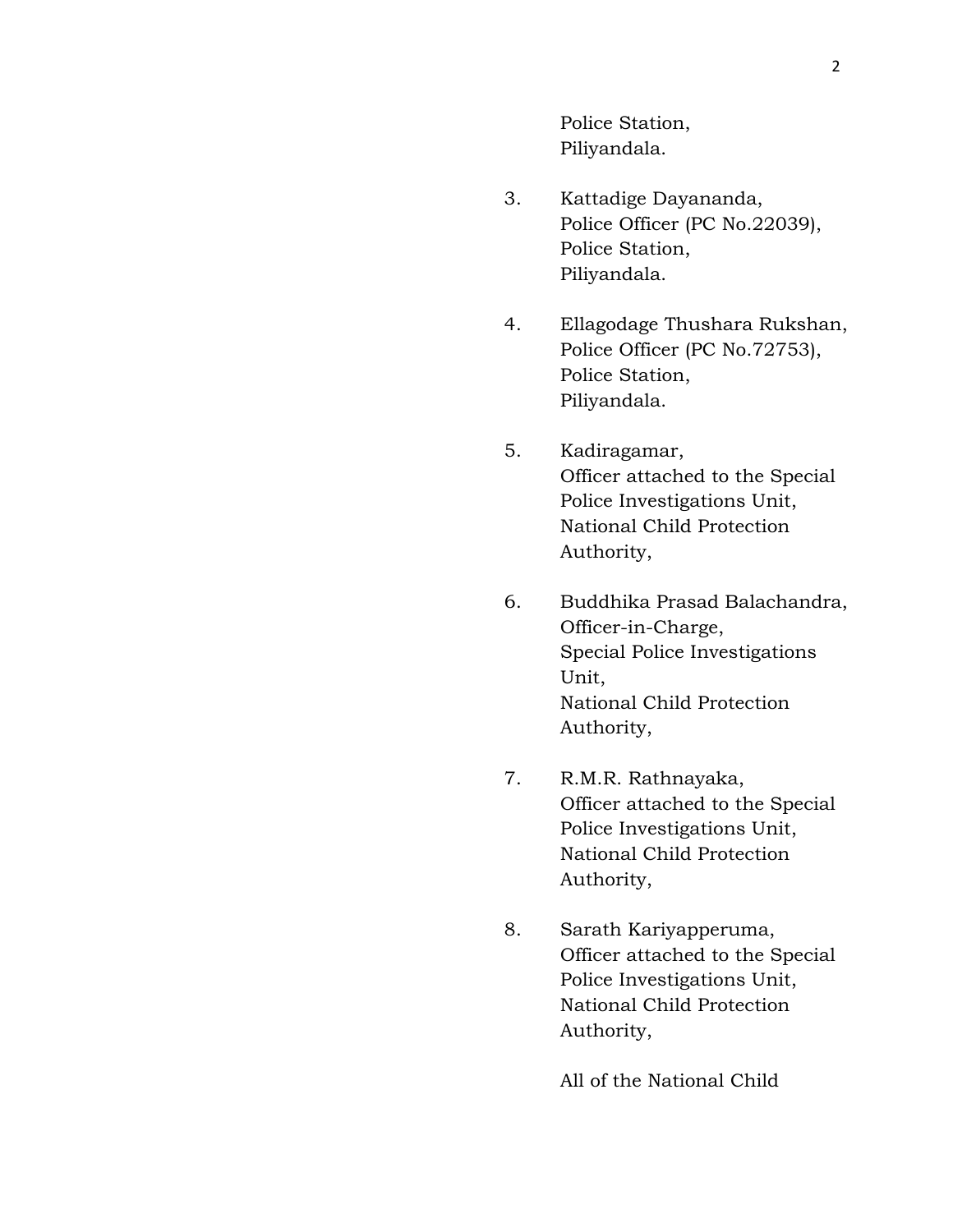Protection Authority of No.330, Thalawathugoda Road, Madiwela.

- 9. Ravi Wijayagunawardena, Deputy Inspector General-Crimes and Operations, Sri Lanka Police, Police Headquarters, Colombo 01.
- 10. P. Jayasundera, Inspector General of Police, Sri Lanka Police, Police Headquarters, Colombo 01.
- 11. National Child Protection Authority, No.330, Thalawathugoda Road, Madiwela.
- 12. Natasha Balendra, Chairperson, National Child Protection Authority, No.330, Thalawathugoda Road, Madiwela.
- 13. J.L.P. Wilson, Registrar, District Court of Colombo, Registry of the District Court of Colombo, Hulftsdorp Street, Colombo 12.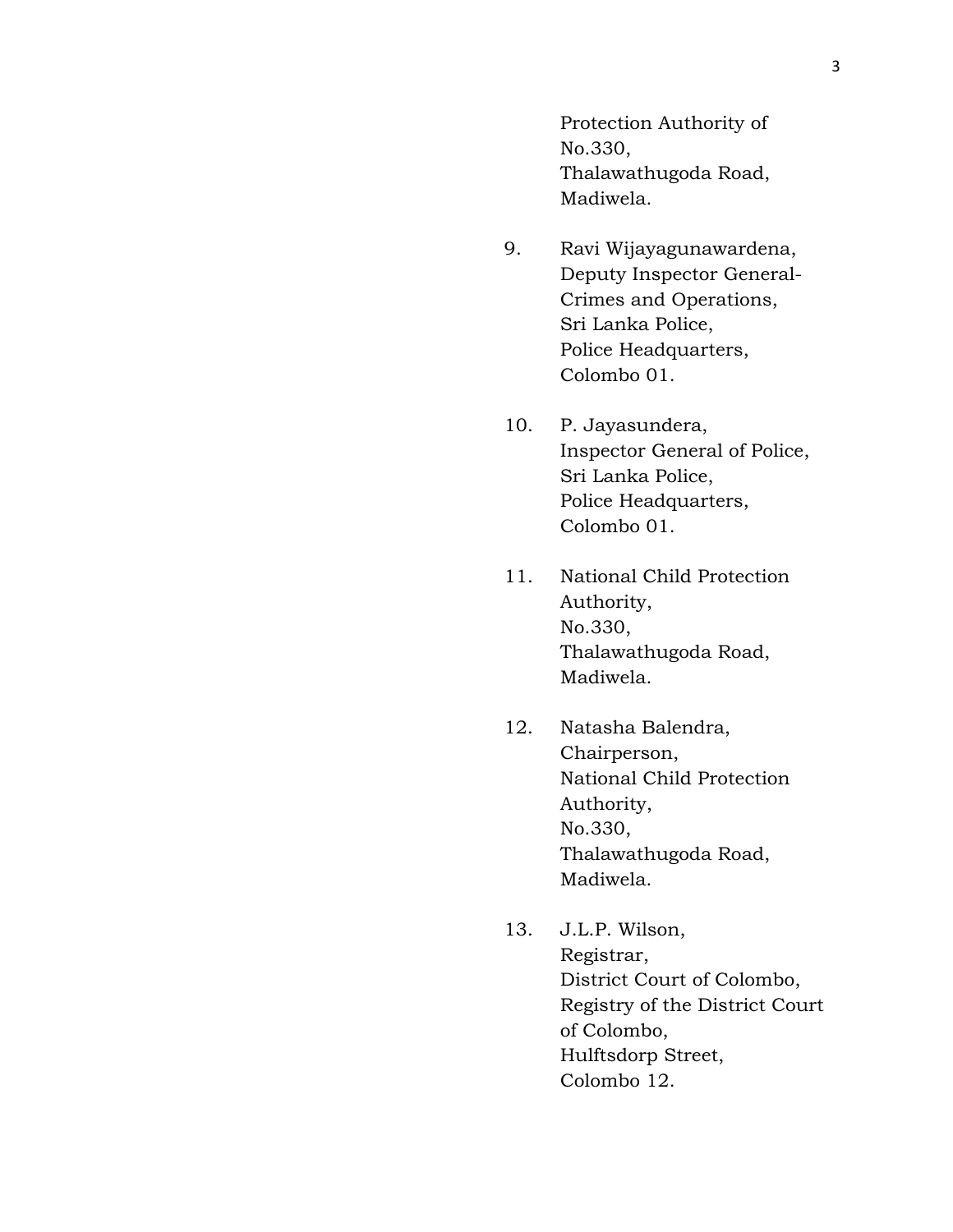- 14. H.V. Sarath, Probation Officer, Probation Office (Colombo), No. 375, Dam Street, Colombo 12.
- 15. Yamuna Perera, Commissioner, Department of Probation and Child Care Services, No.150A, L.H.P. Building, Nawala Road, Nugegoda.
- 16. Mohamed Ismail Mohamed Nazar, No.10, Horton Place, Colombo 07.
- 17. Hon. Attorney-General, Attorney-General's Department, Hulftsdorp Street, Colombo 12.

# **Respondents**

| BEFORE  | K. SRIPAVAN, CHIEF JUSTICE,<br>B.P. ALUWIHARE, PC, J.<br>SISIRA J. DE ABREW, J.                  |
|---------|--------------------------------------------------------------------------------------------------|
| COUSNEL | Nilshantha Sirimanne for the Petitioner.                                                         |
|         | Parinda Ranasinghe Senior DSG for all the<br>Respondents except the 16 <sup>th</sup> Respondent. |
|         | A.L.M.K. Arulanandan PC with Anoj<br>Hettiarachchi for the 16 <sup>th</sup> Respondent.          |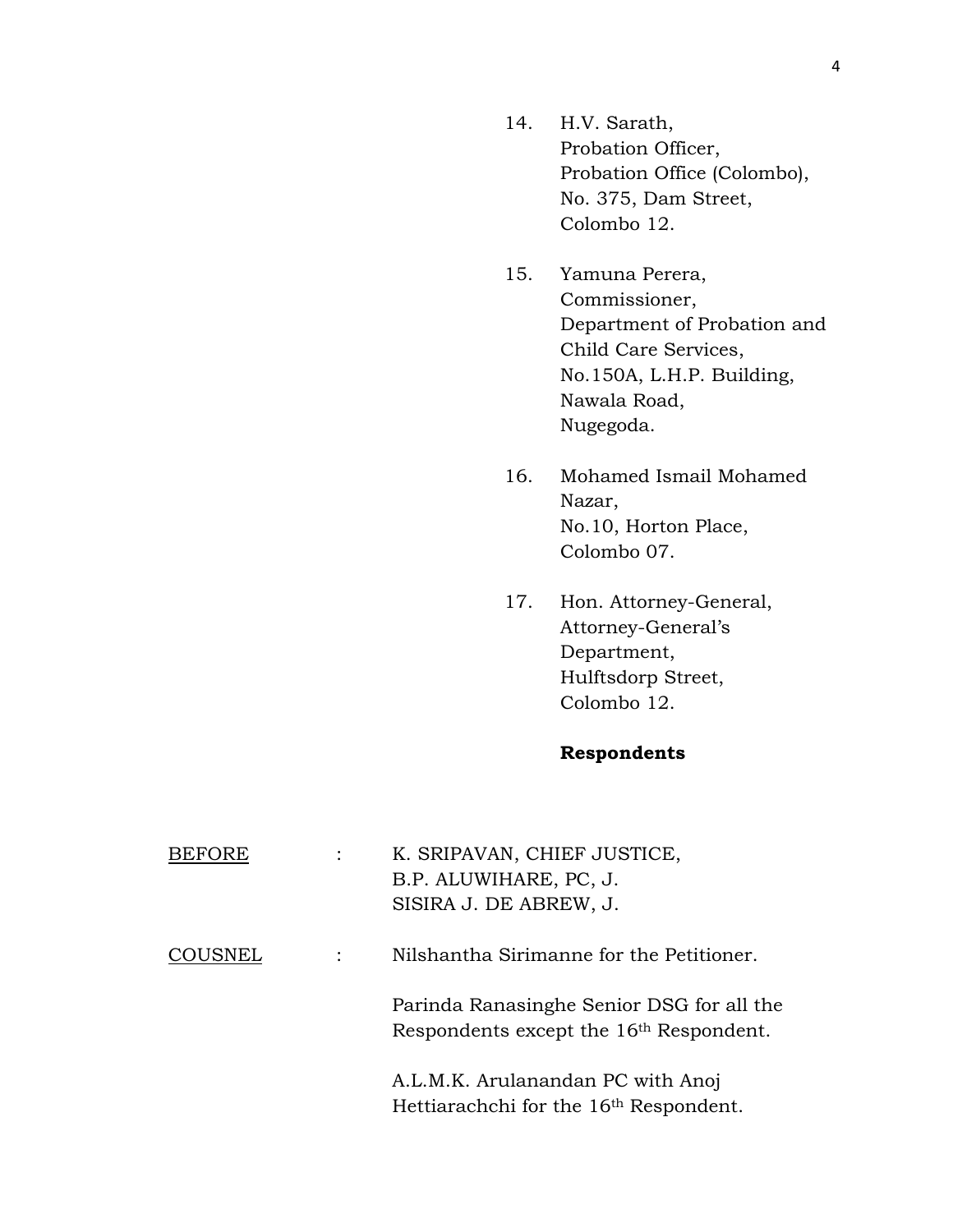ARGUED ON : 23.05.2016.

DECIDED ON : 28.07.2016

#### **SISIRA J. DE ABREW, J.**

The petitioners, by this petition, seek a declaration that their fundamental rights guaranteed by Articles 11, 12(1), 13(1) and 13(2) of the Constitution have been violated by the respondents.

This Court, by its order dated 15.12.2012, granted leave to proceed for alleged violation of the fundamental rights guaranteed under Articles 12(1), 13(1) and 13(2) of the Constitution.

The 16<sup>th</sup> respondent and the 1<sup>st</sup> petitioner are husband and wife. The  $2<sup>nd</sup>$  and the  $3<sup>rd</sup>$  petitioners are the two daughters of the  $1<sup>st</sup>$ petitioner and the 16th respondent. As there was a dispute relating to the affairs of the matrimonial house, the 16th respondent filed a case in the District Court of Colombo requesting the custody of the two daughters. The case was taken up, but it was an ex-parte trial as the 1<sup>st</sup> petitioner had failed to take the necessary steps in the District Court. The learned District Judge, by her order dated 13.01.2012, decided that the 16th respondent (the father of the children) was entitled to the physical and legal custody of the two daughters. The learned District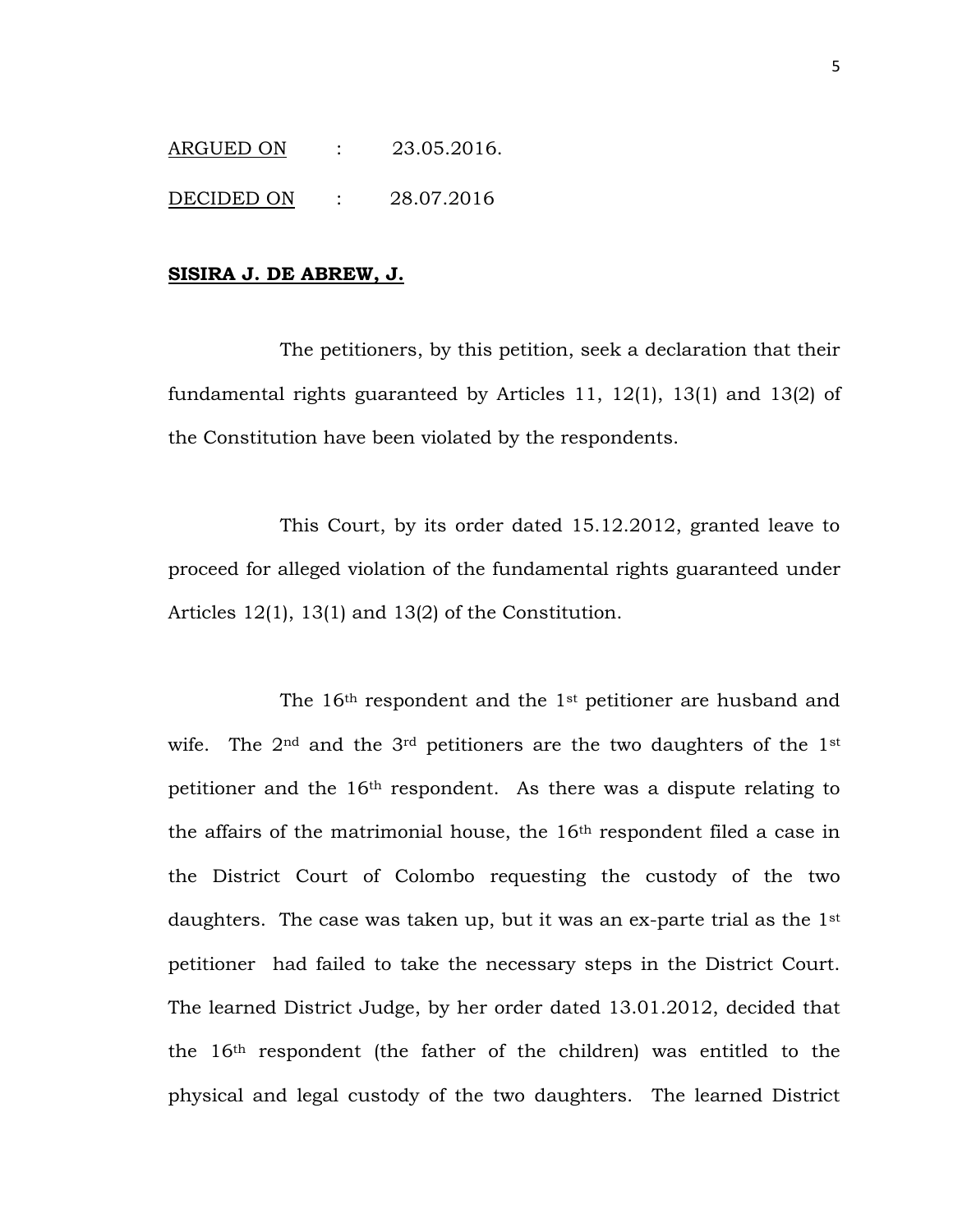Judge on 31.05.2012 directed that her order be implemented through the National Child Protection Authority (NCPA). But the Registrar of the District Court signed the said order only on 6.06.2012. The Officer-in-Charge of the NCPA received the said order on 10.06.2012.

On 20.06.2012 the Officer-in-Charge of the NCPA (the 6th respondent) requested the Officer-in-Charge of the Piliyandala Police Station (the 1<sup>st</sup> respondent) to take the  $2<sup>nd</sup>$  and the  $3<sup>rd</sup>$  petitioners to custody of the police as there was an order by the District Court to hand them over to the  $16<sup>th</sup>$  respondent. On 21.06.2012 around 4.45 p.m. WPC 4574 Samanthi attached to Pililyandala Police Station took the 2nd and the 3rd petitioners into her custody and brought them to the Piliyandala Police Station around 5.15 p.m. (vide document marked Y1 by the 1<sup>st</sup> respondent). The officers of the NCPA around 7.15 p.m. on 21.06.2012 took the custody of the  $2<sup>nd</sup>$  and the  $3<sup>rd</sup>$  petitioners from the Piliyandala Police Station, brought them to the NCPA and handed them over to the 16th respondent around 8.45 p.m. on 21.06.2012 (vide document marked R2 by the  $6<sup>th</sup>$  respondent). The  $6<sup>th</sup>$  respondent by letter dated 22.06.2012, reported to the District Court of Colombo that he implemented the order of the District Court.

The above facts are admitted by both parties.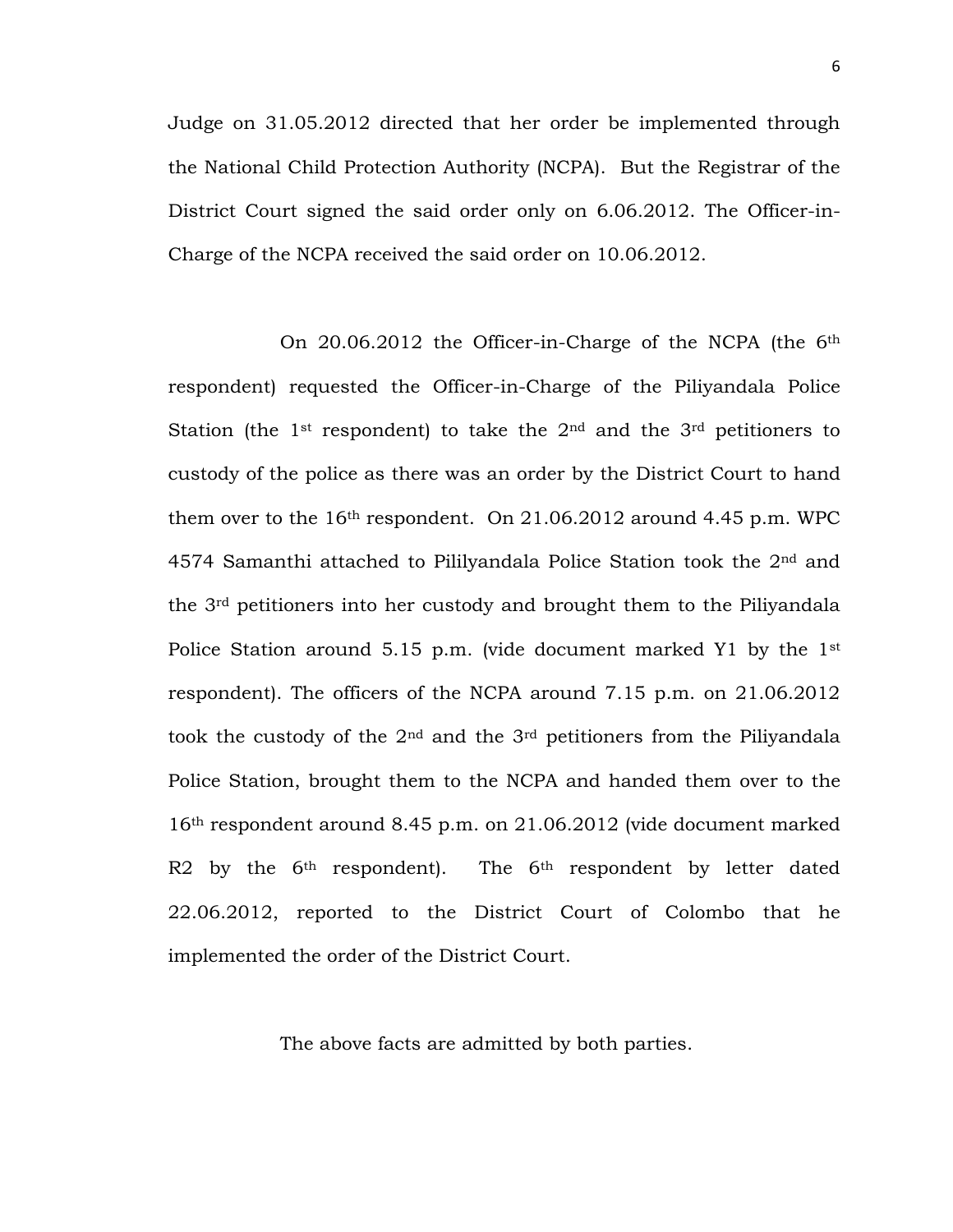Learned Counsel for the petitioners submitted that the Civil Appellate High Court, in an application for revision filed by the 1st petitioner, issued a stay order suspending the implementation of the order of the District Court and any further proceedings of the District Court. Learned Counsel further submitted that the issue of the said stay order was brought to the notice of the 6<sup>th</sup> respondent by Mr. Punithasegaran, Attorney-at-Law who represented the 1<sup>st</sup> petitioner at the NCPA. But the 6th respondent did not heed to the said information. Learned Counsel for the petitioner further submitted that the operation of the said stay order was even brought to the notice of the officers of the Piliyandala Police Station by the relatives of the 1st petitioner, but the officers attached to the Piliyandala Police Station did not pay any attention to the said information.

Learned Counsel contended that it was wrong for the 1st respondent and the  $6<sup>th</sup>$  respondent to have taken the  $2<sup>nd</sup>$  and the  $3<sup>rd</sup>$ petitioners into their custody and to have them handed over to the 16th respondent when there was a stay order issued by the Civil Appellate High Court. I now advert to the above contention. Although the Civil Appellate High Court issued the stay order on 19.06.2012, was it produced before the 1st respondent and/or the 6th respondent on 21.06.2012? The answer is in the negative. Did the 1st petitioner or the relatives of the 1st petitioner or the Attorney-at-Law who represented the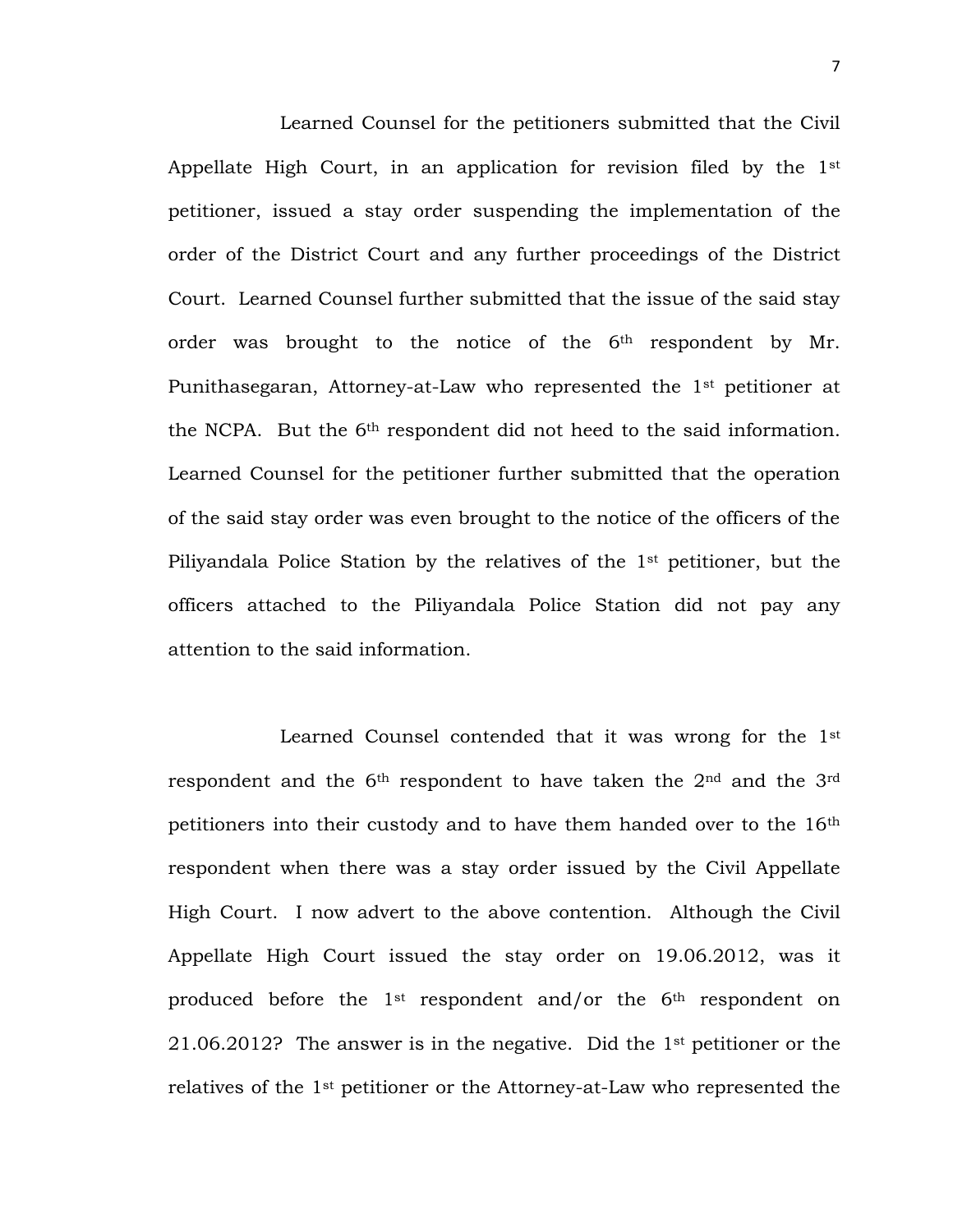1<sup>st</sup> petitioner at the NCPA produce a copy of the said stay order before the  $1<sup>st</sup>$  respondent and/or the  $6<sup>th</sup>$  respondent? The answer is in the negative. Learned Counsel for the petitioners at the hearing before us, admitted that the District Court received the said stay order issued by the Civil Appellate High Court only on 22.06.2012. Under these circumstances, can the  $1<sup>st</sup>$  respondent and/or the  $6<sup>th</sup>$  respondent be found fault with for implementing the order of the District Court? The answer is and should be in the negative. On 21.06.2012 (the day that the  $2<sup>nd</sup>$  and the 3<sup>rd</sup> petitioners were taken into custody) the 1<sup>st</sup> respondent was having a valid order issued by the District Court. Then can any police officer be found fault with for implementing the said order of the District Court? The answer is in the negative.

Can the 1st respondent or the 6th respondent be found fault with for not placing reliance on the information furnished by Mr. Punithasegaran, Attorney-at-Law and the relatives of the 1st petitioner that a stay order had been issued by the Civil Appellate High Court? Was this information passed by an official source? The answer is in the negative. Had the Registrar of the Civil Appellate High Court in an official way communicated this information to the 1st respondent and/or the 6th respondent, it should have been considered as an official information. In my view the information given by Mr.Punithasegaran, Attorney-at-Law is not an official communication and the  $1<sup>st</sup>$  and the  $6<sup>th</sup>$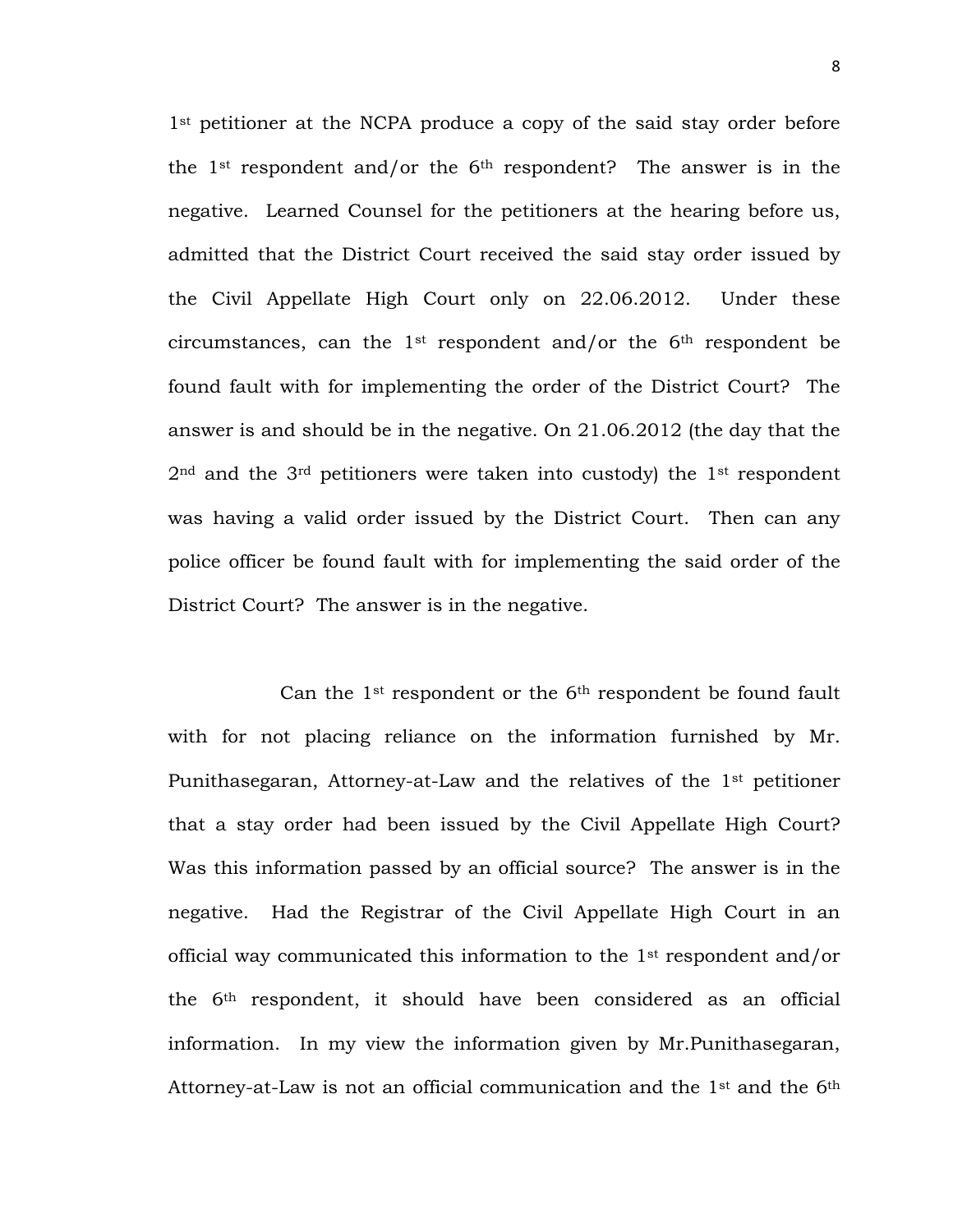respondents cannot be found fault with for not placing reliance on the said information. When I consider the above matters, I am unable to agree with the said contention of the learned Counsel for the petitioners and therefore reject it. Learned Counsel for the petitioners next contended that the Officer-in-Charge, Piliyandala Police Station the 1st respondent had no legal authority to implement the order of the District Court and he had no authority or legal duty to arrest the  $2<sup>nd</sup>$  and  $3<sup>rd</sup>$ petitioners. He contended that if at all it was the 6th respondent who should have implemented the said order. He therefore contended that the fundamental rights of the petitioners have been violated by the 1st respondent. I now advert to this contention. In considering the said contention, I would like to consider a hypothetical example. If the Magistrate, Mt. Lavinia issues a warrant to arrest a person residing in Jaffna, should the Officer-in-Charge of the Mt. Lavinia Police Station proceed to Jaffna all the way from Mt. Lavinia to arrest the man in Jaffna . The answer for obvious reasons is in the negative. The Officer-in-Charge, Mt. Lavinia would request the Officer-in-Charge , Jaffna Police Station to implement the Court order and the Officer-in-Charge, Jaffna Police Station is duty bond to arrest him. This procedure is lawful under Section 56 of the Police Ordinance which reads as follows:–

"Every police officer shall for all purposes in this Ordinance contained be considered to be always on duty, and shall have the powers of a police officer in every part of Sri Lanka." It shall be his duty-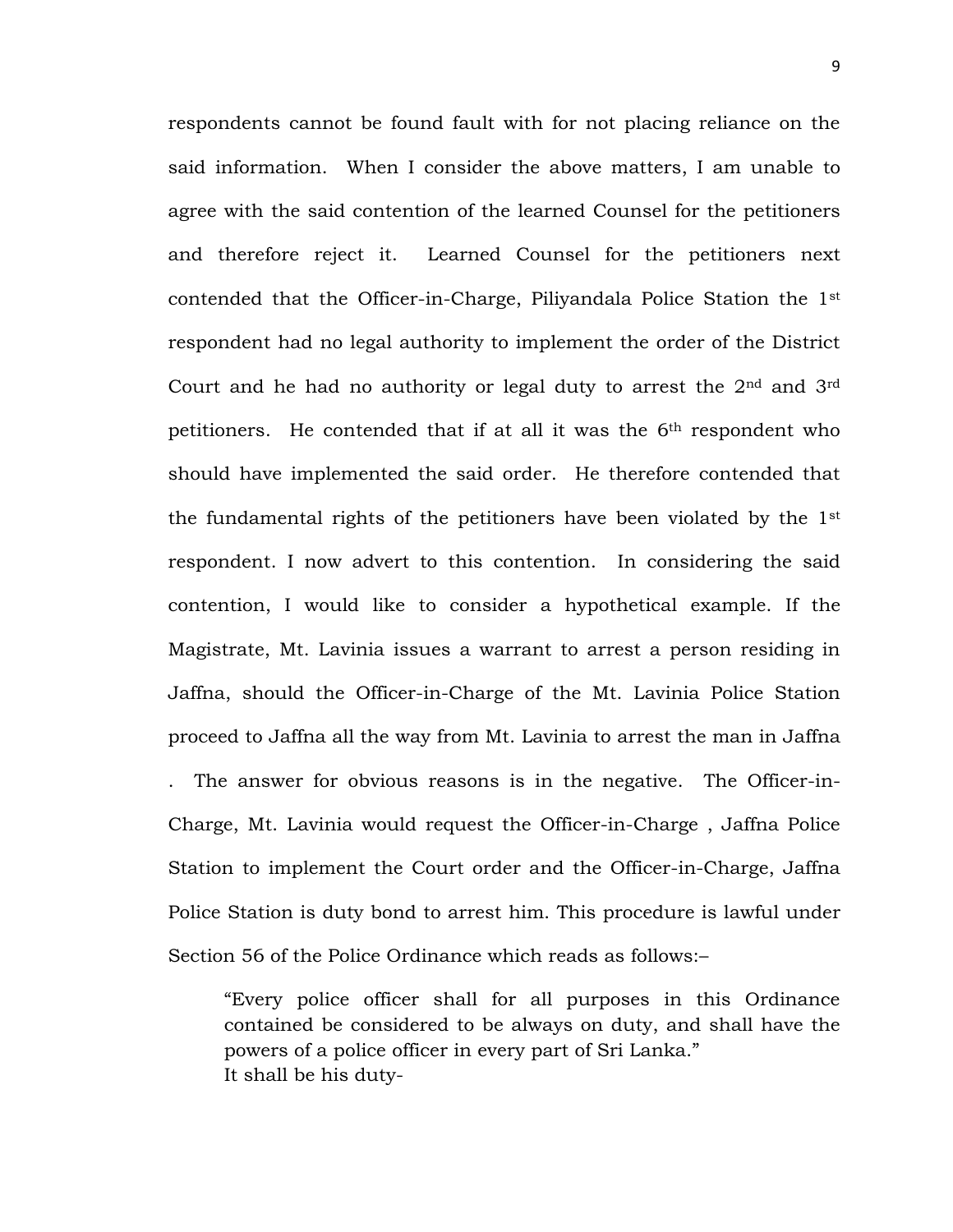- (a) to use his best endeavours and ability to prevent all crimes, offences and public nuisances;
- (b) to preserve the peace;
- (c) to apprehend disorderly and suspicious characters;
- (d) to detect and bring offenders to justice;
- (e) to collect and communicate intelligence affecting the public peace; and
- (f) promptly to obey and execute all orders and warrants lawfully issued and directed to him by any competent authority."

 Under Section 56 (f) of the Police Ordinance, it shall be the duty of a police officer promptly to obey and exercise all orders and warrants issued and directed to him by any competent authority. Thus, in the earlier example when the warrant is issued by the Mt. Lavinia Magistrate and the same is directed by the Officer-in-Charge, Mt. Lavinia to Officerin-Charge, Jaffna, he (the Officer-in-Charge, Jaffna), under Section 56 of the Police Ordinance, has the power to execute the warrant. In the same manner, if the District Judge of Colombo issues an order to hand over the custody of the  $2<sup>nd</sup>$  and the  $3<sup>rd</sup>$  petitioners to the  $16<sup>th</sup>$  respondent and the same to be implemented through the Officer-In-Charge of the NCPA, the Officer-in-Charge of Piliyandala Police Station, in terms of Section 56 of the Police Ordinance, has the power to implement the said order when the Officer-In-Charge, NCPA makes a request to that effect. When Section 56 of the Police Ordinance is considered, it is clear that a police officer is always on duty and shall have the power of a police officer in any part of the country. Thus, when a police officer sees an offence being committed, whether he is attached to the NCPA or the Piliyandala Police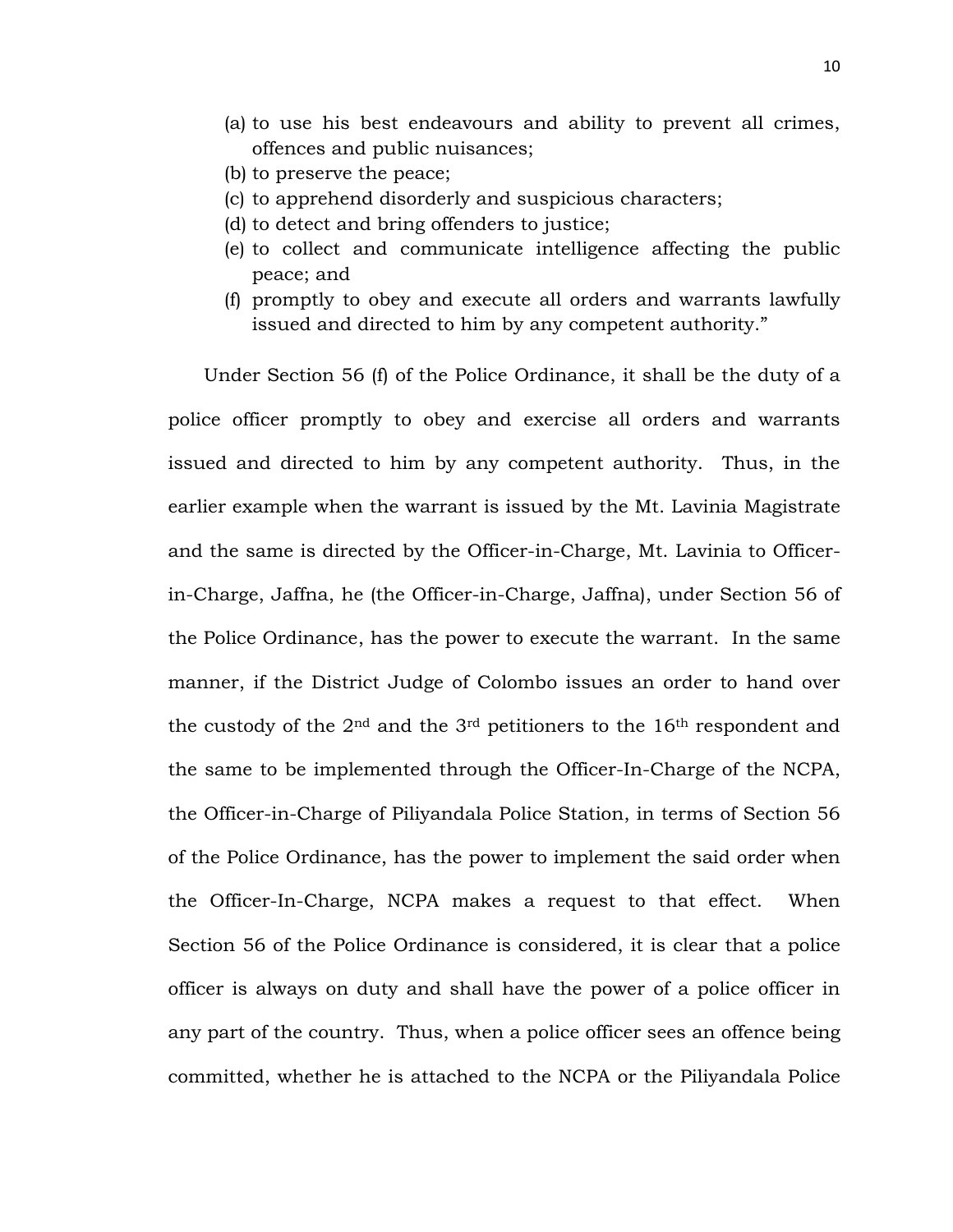Station or any other branch of the Police Department, he (the police officer) is empowered under Section 56 of the Police Ordinance to act according to the law including the arrest of the offender and producing him in court. Thus, when the Officer-in-Charge of the NCPA requested the Officer-in-Charge of Piliyandala Police Station to take the 2nd and the 3<sup>rd</sup> petitioners into custody in order to implement the order of the District Court, he (the Officer-in-Charge, Piliyandala Police Station) has, under Section 56 of the Police Ordinance, a duty to accede to the request and he, in implementing the said request, has not violated any legal provisions as he has acted within Section 56 of the Police Ordinance.

It has to be noted here that the Officer-in-Charge of the NCPA, the 6<sup>th</sup> respondent, before requesting the Officer-in-Charge, Piliyandala Police Station, the 1<sup>st</sup> respondent, to take the  $2<sup>nd</sup>$  and the  $3<sup>rd</sup>$ petitioners into custody, had taken reasonable steps to get down the 1st petitioner. He has, by way of a police message sent through the Piliyandala Police, requested the 1<sup>st</sup> petitioner to bring the 2<sup>nd</sup> and the 3<sup>rd</sup> petitioners to the NCPA on 13.06.2012. This message had been sent on 10.06.2012. As the 1st petitioner did not respond to the said message, the  $6<sup>th</sup>$  respondent again on 20.06.2012 sent another message to the 1st petitioner, but she again failed to respond to the said message (Vide document marked R1a, the 6<sup>th</sup> respondent has filed along with his affidavit). The 6th respondent has, on several occasions, sent officers to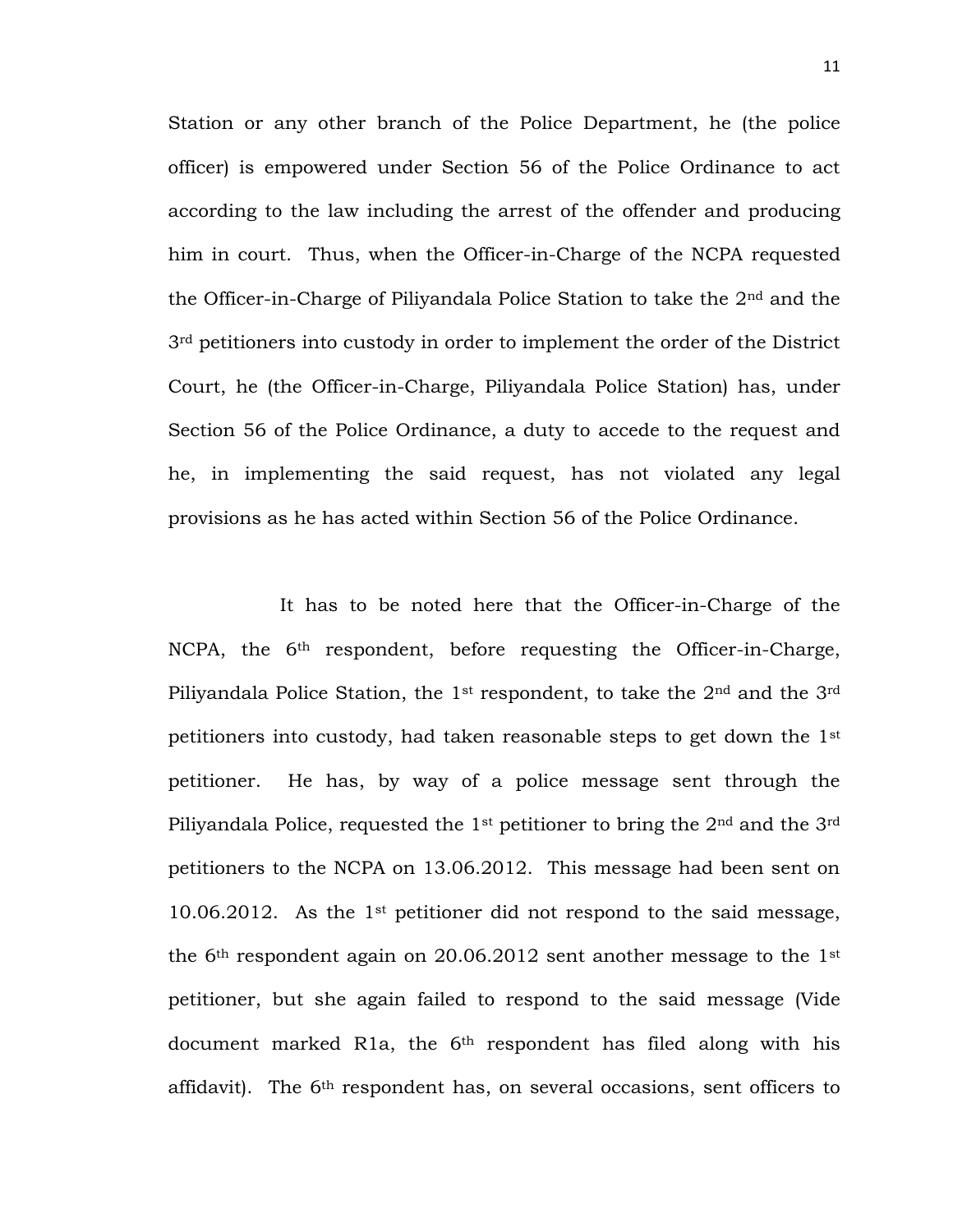meet the 1st petitioner but the said officers could not meet her, (Vide document marked X1 by the 1st respondent along with his affidavit). It has to be noted here that when WPC 4574 Samanthi took the 2nd and the  $3<sup>rd</sup>$  petitioners into the custody, the  $1<sup>st</sup>$  petitioner was not present and they were taken into custody from a house in the neighbourhood (Vide document marked Y by the 1st respondent along with his affidavit). It has to be stated here that the intention of the police officer attached to the NCPA and the Piliyandala Police Station was to implement the order of the District Court.

When I consider all the above matters, I am unable to agree with the above contention of learned Counsel for the petitioner and reject the same. I further hold that the respondents have not violated the fundamental rights of the petitioners when they were taken into custody. I further hold that taking the  $2<sup>nd</sup>$  and the  $3<sup>rd</sup>$  petitioners into custody is lawful as it was done in order to implement the order of the District Court.

Learned Counsel for the petitioners submitted that taking of the 2nd and the 3rd petitioners into custody by the Piliyandala Police Station amounted to an arrest. He attempted to strengthen his contention on the basis of the document marked  $X1'$  by the  $1<sup>st</sup>$ respondent along with his affidavit. He submitted that the main function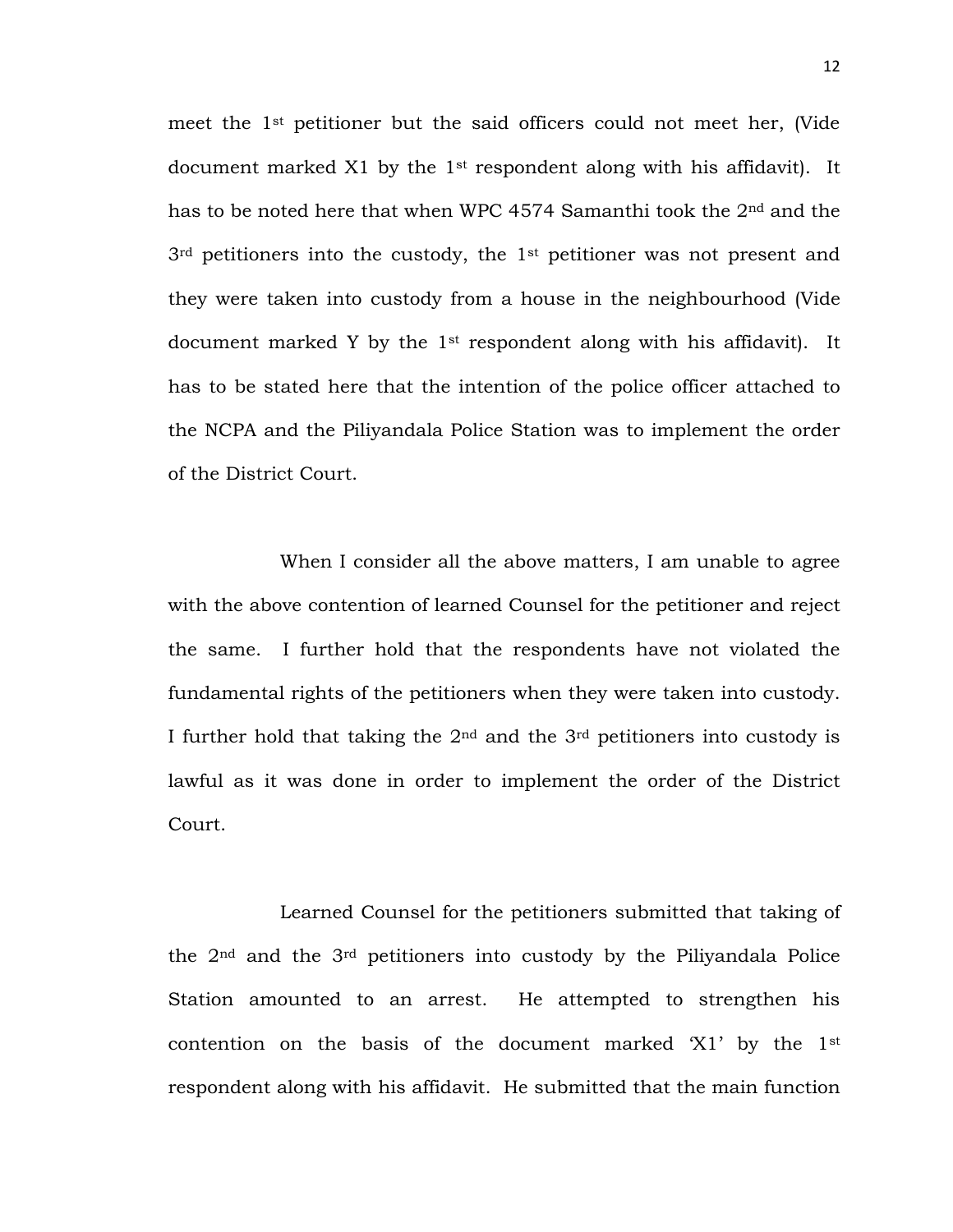of the NCPA is to protect children and that the actions of the police officers who arrested the 2nd and the 3rd petitioners amounted to violation of the main purpose of the NCPA. I now advert to this contention.  $X1'$  is a message sent by the  $6<sup>th</sup>$  respondent to Piliyandala Police Station. The heading of the document marked "X1" reads as follows:-

"Take steps to arrest".

Although the heading states the above words, the message in the said document requests the Officer-in-Charge, Piliyandala Police Station to take the  $2<sup>nd</sup>$  and the  $3<sup>rd</sup>$  petitioners into custody in order to implement the order of the District Court. Therefore, the words "arrest" in my view, in the head note of the said message cannot be interpreted to say that the message was a request to arrest the  $2<sup>nd</sup>$  and the  $3<sup>rd</sup>$  petitioners.

Learned Counsel for the petitioners relied on the judgment in the case of *Namasivayam v. Gunaratne 1989 1SLR page 394.* Facts of the said case are as follows:-

""The petitioner was travelling in a bus at Nawalapitiya when he was arrested by the 3rd respondent. He was not informed the reason for his arrest. He was taken to a security personnel camp and kept there and repeatedly assaulted by the 3rd respondent and other security personnel. He was forced to make a statement on the lines suggested by the 3rd respondent. He was not released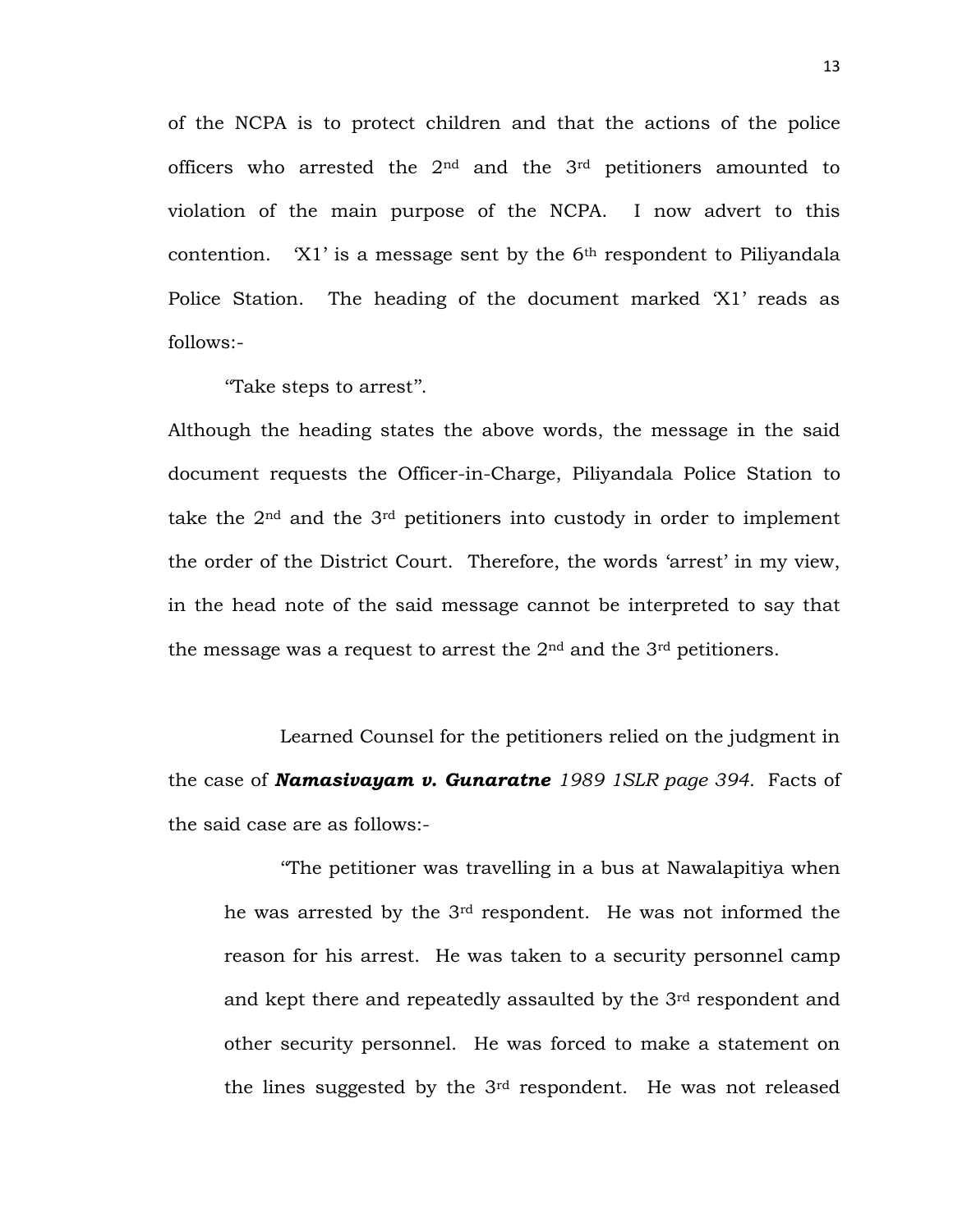after his statement as promised but continued to be kept in unlawful detention.

The respondent said the petitioner was arrested because he was stated to be acquainted with the facts of a case of robbery of a gun from Rozella Farm which was being investigated. He wanted the petitioner to accompany him to the Ginigathhena Police Station."

Sharvananda CJ at page401 observed thus –

""The petitioner states that he was arrested on 28.07.1986 when he was travelling in a bus by the 3<sup>rd</sup> respondent and that he was not informed of the reason of the arrest. The 3<sup>rd</sup> respondent in his affidavit admitted the incident but stated that he did not arrest the petitioner. According to him he only required the petitioner to accompany him to the Ginigathhena Police Station for questioning and released him after recording the statement at the station. If his action constituted an arrest in the legal sense, implicit in the  $3<sup>rd</sup>$  respondent's explanation is the admission that he did not give any reason to the petitioner for his arrest. In my view when the 3rd respondent required petitioner to accompany him to the police station and took him to the police station, the petitioner was in law arrested by the 3rd respondent. The petitioner was prevented by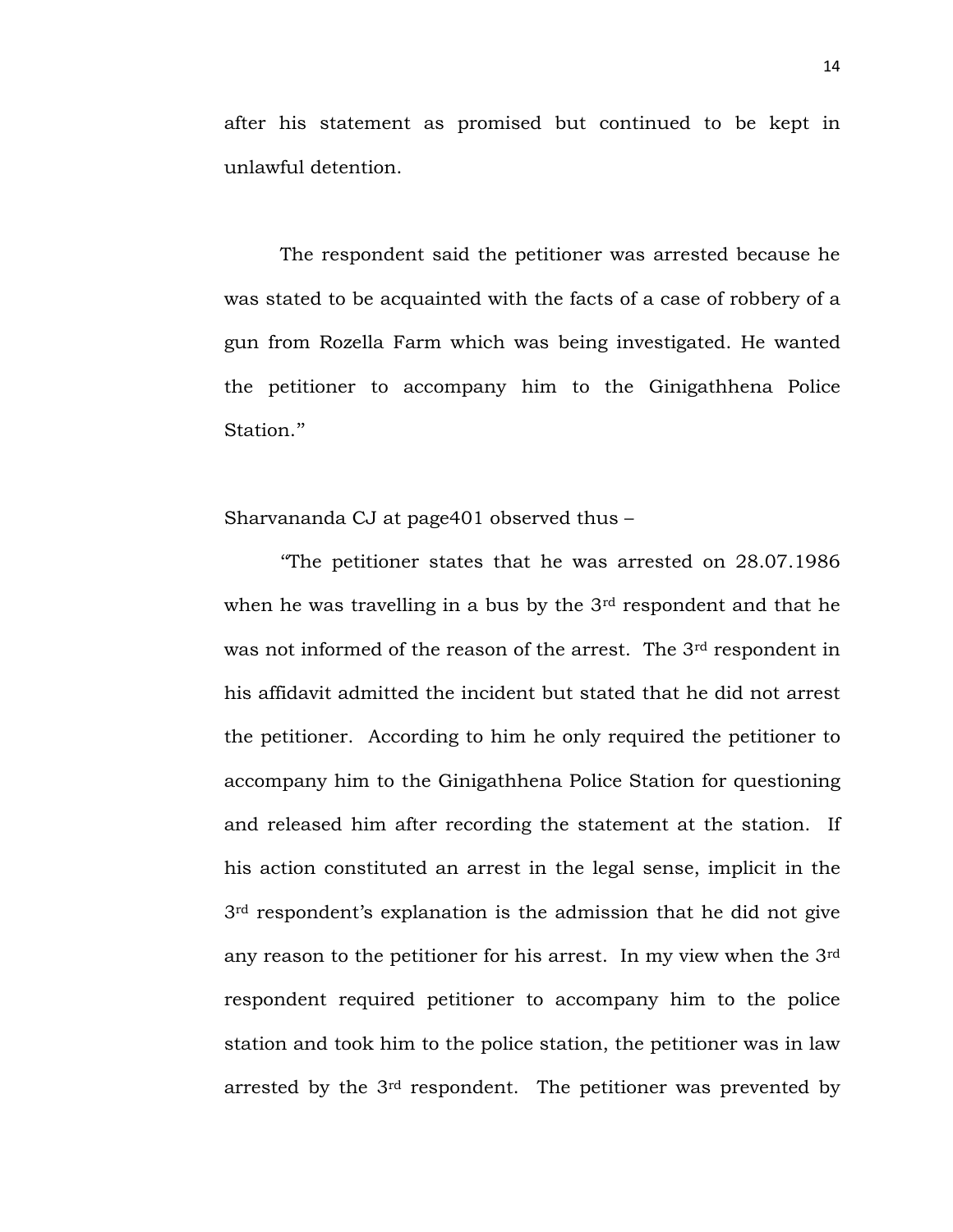the action of the 3rd respondent from proceeding with his journey in the bus. The petitioner was deprived of his liberty to go where he pleased."

The facts of the above case are quite different from the facts of the present case. Therefore the decision in Namasivayam"s case has no application to the present case. Did the police officer attached to the Piliyandala Police Station and the NCPA have any intention to arrest the 2<sup>nd</sup> and the 3<sup>rd</sup> petitioners? In this regard, it must be remembered that the District Judge of Colombo had directed the NCPA to implement the order of the District Court. The 6th respondent received the order of the District Court marked "R1" on 10.06.2012. On receipt of the said order what did the 6<sup>th</sup> respondent do? He, on the same day, sent a police message to the 1st petitioner asking her to be present at 10.30 a.m. on 13.06.2012 at the NCPA in order to implement the order of the District Court. But the 1st petitioner failed to appear at the NCPA. On 11.06.2012 the  $6<sup>th</sup>$  respondent sent the police message to the  $16<sup>th</sup>$ respondent asking him to be present at 10.00 a.m. on 13.06.2012 at the NCPA. The 16<sup>th</sup> respondent complied with the said order but the order of the District Court of Colombo could not be implemented as the 1st petitioner failed to appear at the NCPA. Thereafter the 6th respondent sent his officers to the house of the 1<sup>st</sup> petitioner on several occasions, but the officers could not meet her as she was not at home (vide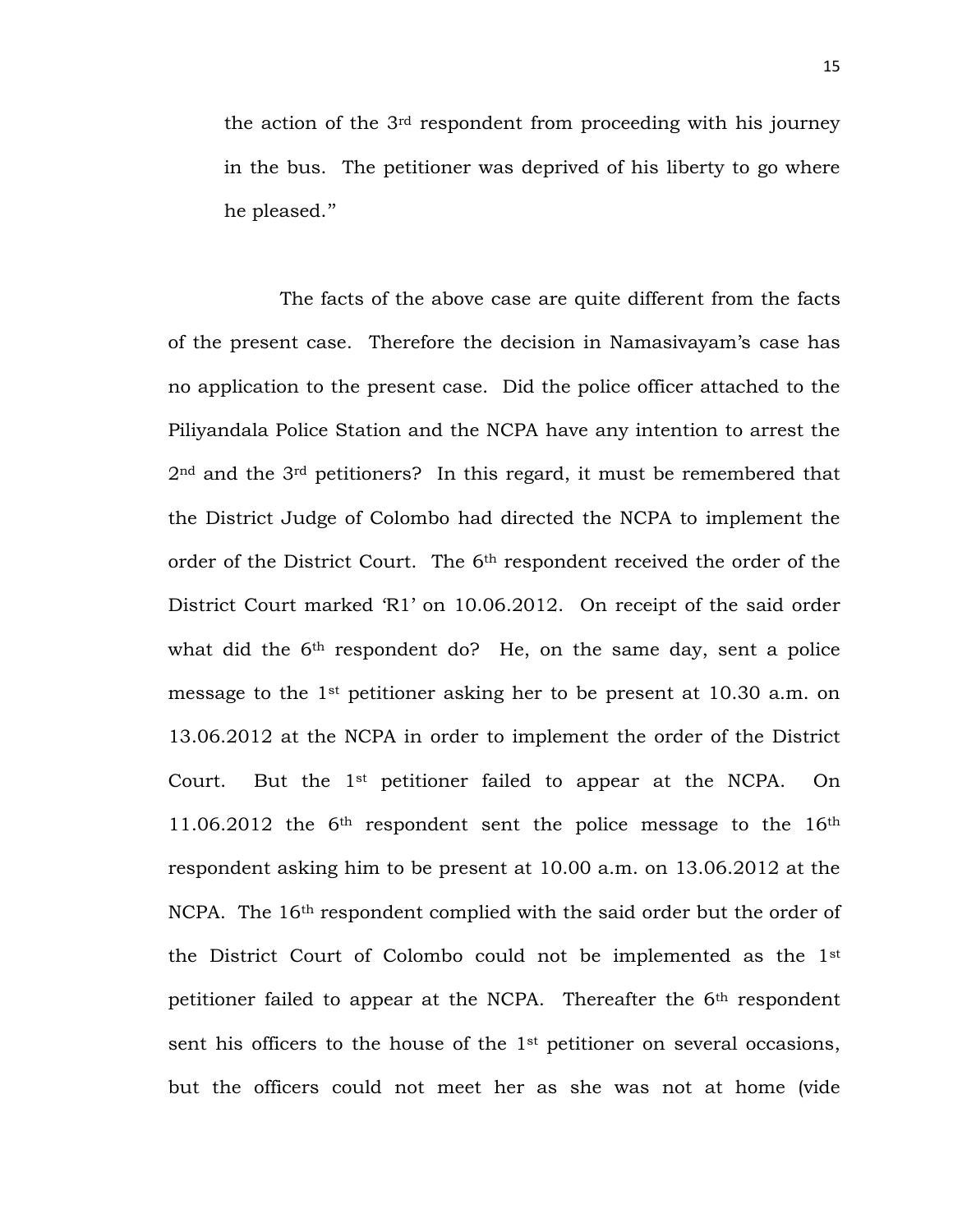document marked 'R1a' and 'X1'). Thereafter the 6<sup>th</sup> respondent, on 20.06.2012, sought the assistance of the 1<sup>st</sup> respondent to take the  $2<sup>nd</sup>$ and the 3rd petitioners into custody in order to implement the order of the District Court. The  $6<sup>th</sup>$  respondent informed the  $1<sup>st</sup>$  respondent the existence of an order made by the District Court. When WPC 4574 Samanthi went to the house of the 1st petitioner she noticed that the house had been closed. WPC 4574 Samanthi later made inquiries from the neighbourhood and found the  $2<sup>nd</sup>$  and the  $3<sup>rd</sup>$  petitioners hiding under a bed in a neighbouring house. The 1st petitioner however appeared at the NCPA on  $21.06.2012$  when the  $2<sup>nd</sup>$  and the  $3<sup>rd</sup>$ petitioners were being handed over to the 16th respondent. The police officers attached to the NCPA had informed the parties that they were only implementing the order of the District Court of Colombo and if the High Court later directs the NCPA to hand over the 2nd and the 3rd petitioners to the 1st petitioner, they would take steps to hand over the  $2<sup>nd</sup>$  and the  $3<sup>rd</sup>$  petitioners to the  $1<sup>st</sup>$  petitioner. Police officers attached to the NCPA after informing the above matters, requested both parties to sign the police book, but the  $1<sup>st</sup>$  petitioner refused to sign the book. The above behaviour of the 1st petitioner clearly demonstrates that she did not honour the order of the District Court also had acted in defiance of the implementation of the order of the District Court. It is an unwritten rule that the parties to an action must comply with orders of court and the relevant officers (authorities) must and should implement such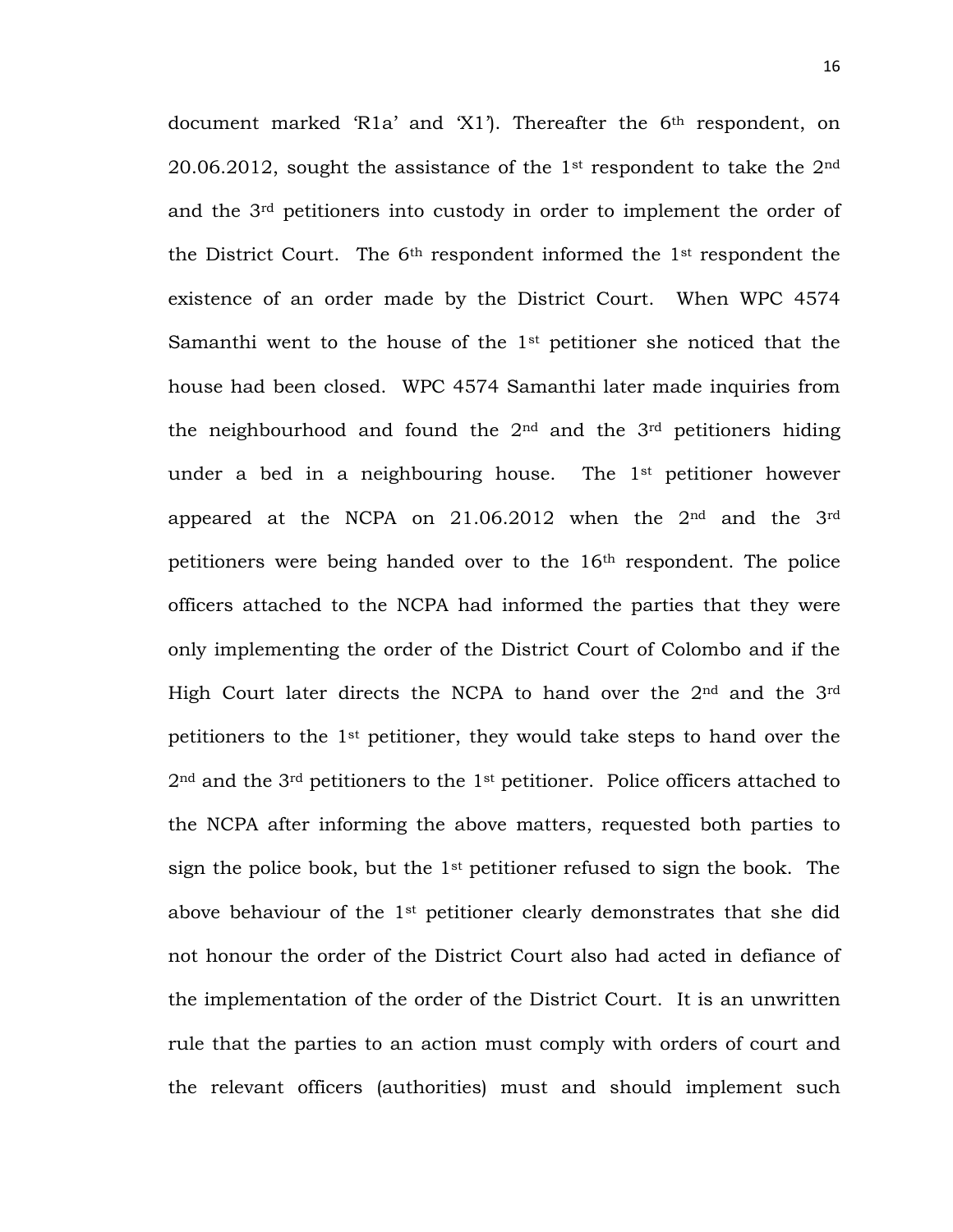orders. If this rule is not implemented, the country cannot function and the law and order cannot be implemented in this country. As I observed earlier the implementation of the order of court has to be done by the police officers when they are directed by Court. When I consider the above facts, I am of the opinion that the police officers attached to the NCPA and the Piliyandala Police Station have only implemented the order of the District Court, but have not arrested the  $2<sup>nd</sup>$  and the  $3<sup>rd</sup>$  petitioners and the police officers cannot be found fault with for taking the 2nd and the 3rd petitioners into their custody. For the above reasons, I reject the contention of learned Counsel for petitioners.

Learned Counsel for the petitioners further submitted that when the police officers went to the house of the 1<sup>st</sup> petitioner, they were carrying weapons and that it was wrong for them to have carried weapons. When the police officers set off for implementation of certain duties they can expect resistance. Therefore one cannot say that it is illegal for the police officers to carry weapons when they go to perform their duties. It is lawful for the police officers to carry lawful weapons issued by the police station when they set out on a journey to do their lawful duties. Therefore no one can find fault with the police officers when they took weapons to take the  $2<sup>nd</sup>$  and the  $3<sup>rd</sup>$  petitioners into custody. For the above reasons, I reject the above contention of learned Counsel for the petitioners.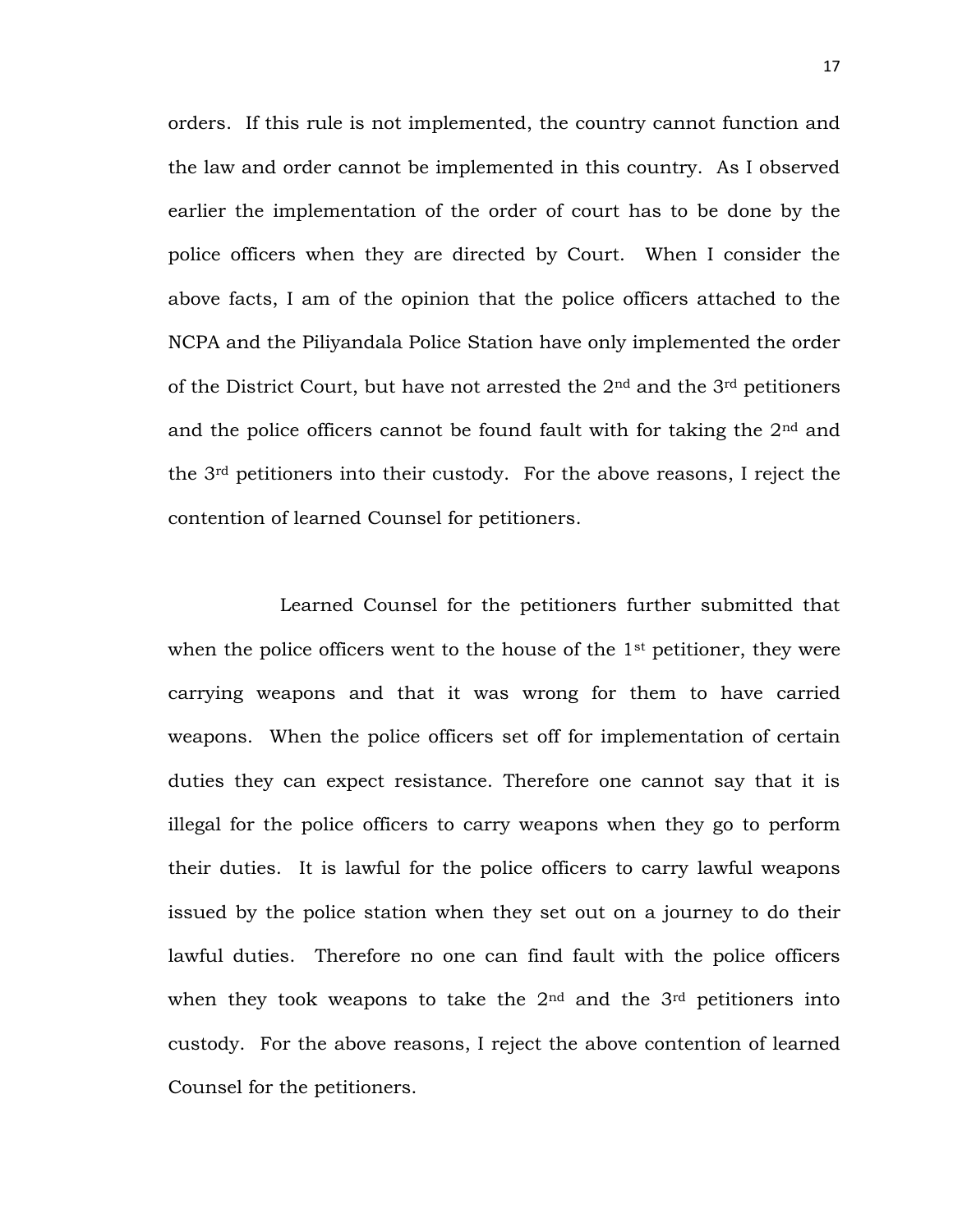Learned Counsel for the petitioners further contended that keeping the 2nd and the 3rd petitioners at the Piliyandala Police Station for two hours and fifteen minutes after taking them into custody is wrong and that the said act by the police officers has violated the fundamental rights of the petitioners. I now advert to this contention. I have earlier held that the taking of the 2nd and the 3rd petitioners into custody by the police officers attached to the Piliyandala Police Station was lawful and their intention was to implement the order of the District Court. If this was the situation, the Officer-in-Charge, Piliyandala Police Station (the  $1<sup>st</sup>$  respondent) has to hand over the  $2<sup>nd</sup>$  and the  $3<sup>rd</sup>$  petitioners to the Officer-in-Charge of the NCPA. The 1st respondent, in his affidavit, states that upon the  $2<sup>nd</sup>$  and the  $3<sup>rd</sup>$  petitioners being brought to the Piliyandala Police Station, he immediately notified the 6<sup>th</sup> respondent that the 2<sup>nd</sup> and the 3rd petitioners were in his custody and the 6th respondent sent his officers attached to the NCPA to the Piliyandala Police Station. Thereafter around 7.15 p.m. he handed over the 2<sup>nd</sup> and the 3<sup>rd</sup> petitioners to the IP Ratnayake attached to the NCPA. The period that the 2nd and the 3rd petitioners were kept at the Piliyandala Police Station was from 5.00 p.m. to 7.15 p.m. The officers of the NCPA had to travel to Piliyandala from Madiwela. When I consider the above facts, I take the view that the 2nd and the 3rd petitioners were handed over to the NCPA within a reasonable time period and that there was no delay in handing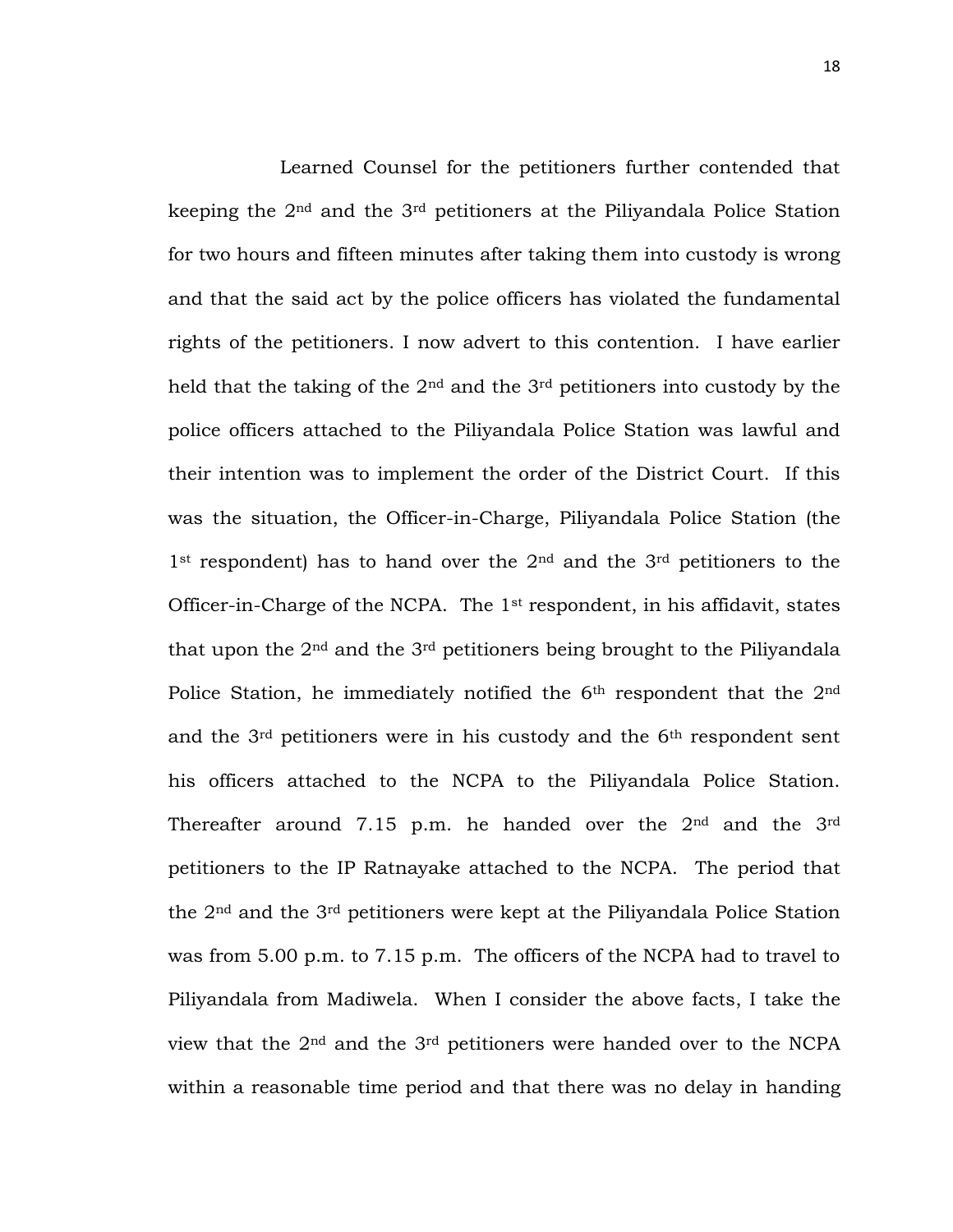them over to the NCPA. When I consider all these matters, I am unable to find fault with the procedure adopted by the police officers attached to the Piliyandala Police Station and the NCPA. For the above reasons, I am unable to agree with the above contention of learned Counsel for the petitioners. I further hold that the police officers attached to the both Piliyandala Police Station and the NCPA have not violated the fundamental rights of the  $2<sup>nd</sup>$  and the  $3<sup>rd</sup>$  petitioners when they were kept at the Piliyandala Police Station.

Learned Counsel for the petitioners also contended that the police officers attached to the NCPA took the  $2<sup>nd</sup>$  and the  $3<sup>rd</sup>$  petitioners who were female children without the assistance of a WPC. It is correct that the  $2<sup>nd</sup>$  and the  $3<sup>rd</sup>$  petitioners have been taken to the NCPA from the Piliyandala Police Station without the assistance of a WPC. It would have been better if the female children were given the assistance of a WPC for the said purpose. Was there any opportunity for the police officers to cause any harm to the  $2<sup>nd</sup>$  and the  $3<sup>rd</sup>$  petitioners during the travel to NCPA from the Piliyandala Police Station? I now advert to this question. Mangalika the sister of the 1<sup>st</sup> petitioner, in her affidavit marked 'P12a', states that after the officers of the Piliyandala Police Station took the 2nd and the 3rd petitioners to their custody, she with her mother came to the Piliyandala Police Station and then saw the 2nd the 3rd petitioners seated in the police station. This suggests that Mangalika had not travelled to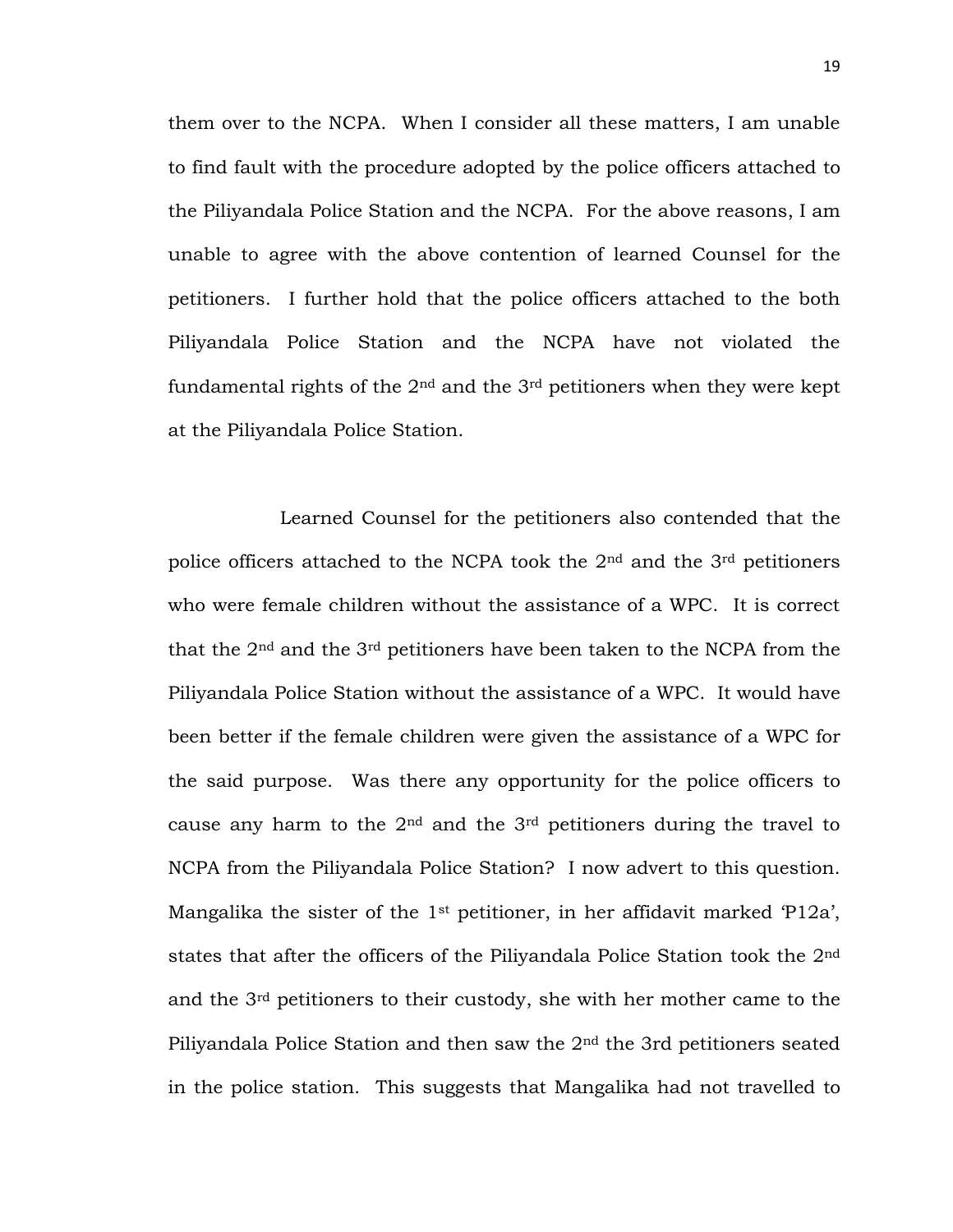the Piliyandala Police Station in the police vehicle with the  $2<sup>nd</sup>$  and the 3rd petitioners. But WPC 4574 Samanthi who took the 2nd and the 3rd petitioners into custody states in her affidavit that when she was taking the 2nd and the 3rd petitioners to the Piliyandala Police Station, Mangalika too came in the police vehicle. The said averment is supported by her notes marked 'Y1'.

The 6th respondent in his affidavit states that his officers brought the 2nd and the 3rd petitioners from the Piliyandala Police Station to the NCPA with Mangalika. This averment is also supported by notes of IP Ratnayake marked "R2". IP Ratnayake is the officer who brought the 2nd and the 3rd petitioners to the NCPA with PS 50197 Sarath. After the said affidavit was filed by the respondent, Mangalika in a separate affidavit, did not counter the above facts. When I consider all the above matters, it is not possible for me to conclude that the 2<sup>nd</sup> and the 3<sup>rd</sup> petitioners were brought from Piliyandala Police Station to the NCPA without a female. When I consider the above matters, I hold the view that there was no opportunity for the police officers attached to the Piliyandala Police Station and the NCPA to cause any harm to the 2nd and the  $3<sup>rd</sup>$  petitioners. For the above reasons, I am unable to agree with the above contention of learned Counsel for the petitioners and hold that there is no material to conclude that the officers attached to the NCPA have violated the fundamental rights of the petitioners. For the above